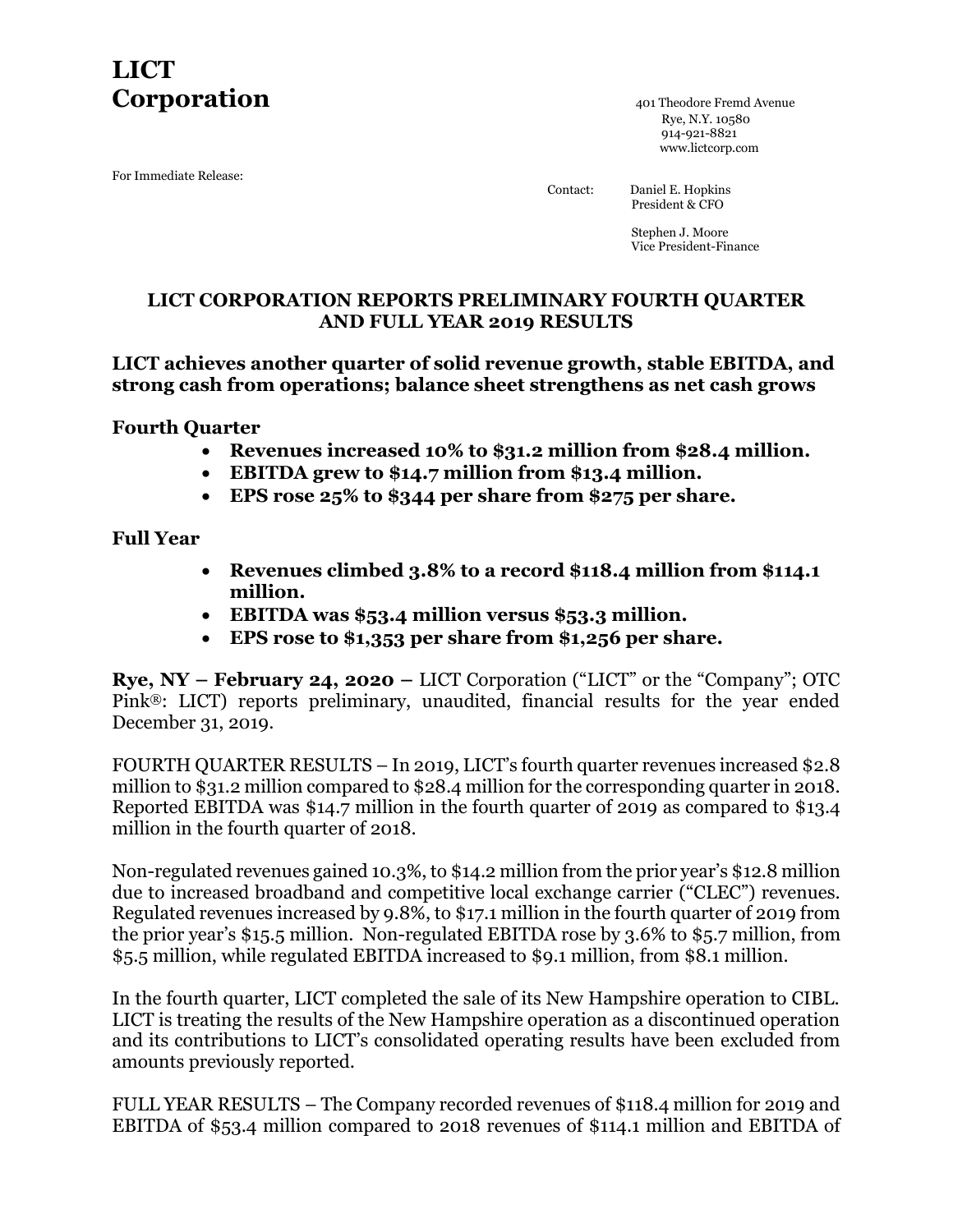\$53.3. The 2018 full year revenue and EBITDA includes the recording of additional A-CAM revenues of \$2.9 million which were retroactive to 2017. Adjusting for this, ongoing full year revenues were \$111.2 million, and EBITDA was \$50.4 million for the full year of 2018.

EARNINGS PER SHARE – Diluted earnings per share from ongoing operations, during the fourth quarter were \$344 per share in 2019 as compared to \$275 per share in 2018. The full year diluted earnings per share were \$1,353 in 2019 and \$1,256 in 2018. Shares outstanding at December 31, 2019 were 19,188 versus 19,931 at December 31, 2018.

ALTERNATIVE – CONNECT AMERICA COST MODEL ("A-CAM") PROGRAM – Effective January 1, 2017, ten of LICT's rural telephone companies elected to participate in the Federal Communications Commission's (FCC) A-CAM program. The A-CAM program is designed to increase speed and expand the deployment of broadband capabilities throughout the nation's rural areas. This program replaced two prior Universal Service Fund mechanisms for companies electing A-CAM. During 2018, the FCC expanded the A-CAM program retroactive to January 1, 2017. Accordingly, in 2018, LICT recorded additional A-CAM revenues of \$5.8 million, of which \$2.9 million related to the year ended December 31, 2017.

On February 25, 2019, the FCC expanded the A-CAM program for those companies whose support was initially capped and offered LICT companies \$4.6 million in additional annual A-CAM funding, which was retroactive to January 1, 2019. With this increase, these capped companies have now been offered the fully funded support contemplated by the initial A-CAM program. In addition, the FCC extended the A-CAM annual support payments, for two additional years to December 31, 2028. Acceptance of these additions requires the companies to provide increased broadband speed to a greater number of locations. The Company's subsidiaries have accepted this A-CAM expansion program and received the year to date incremental funding of \$2.3 million in the second quarter of 2019.

On May 2, 2019, the FCC further expanded the A-CAM program ("A-CAM II") to companies still receiving legacy universal service support in their service territories. LICT has three companies that have elected to participate and received \$1.3 million in annual A-CAM II funding for the full year ending December 31, 2019. The Company's subsidiaries received the 2019 year to date incremental funding in the  $3<sup>rd</sup>$  quarter of 2019. As of 2019, all of LICT's rural telephone companies have elected A-CAM regulation.

SHAREHOLDER DESIGNATED CHARITABLE CONTRIBUTION PROGRAM — In 2016, the Company adopted a Shareholder Designated Charitable Contribution Program. Under the Program, all registered shareholders are eligible to designate charities and the company will contribute to that charity. In 2016 through 2019, the company made \$100 per share contributions on behalf of its shareholders to their designated charities. In 2019 and 2018, total contributions under this Program, amounted to \$1.3 million and \$2.5 million, respectively, and the after-tax earnings per share effect of these contributions was \$67 per share in 2019 versus \$122 per share in 2018.

BALANCE SHEET – LICT's balance sheet continued to improve in 2019 as a result of strong cash from operations. The balance sheet at yearend 2019 reflects the milestone event of the cash exceeding outstanding debt with net cash of \$3.7 million at December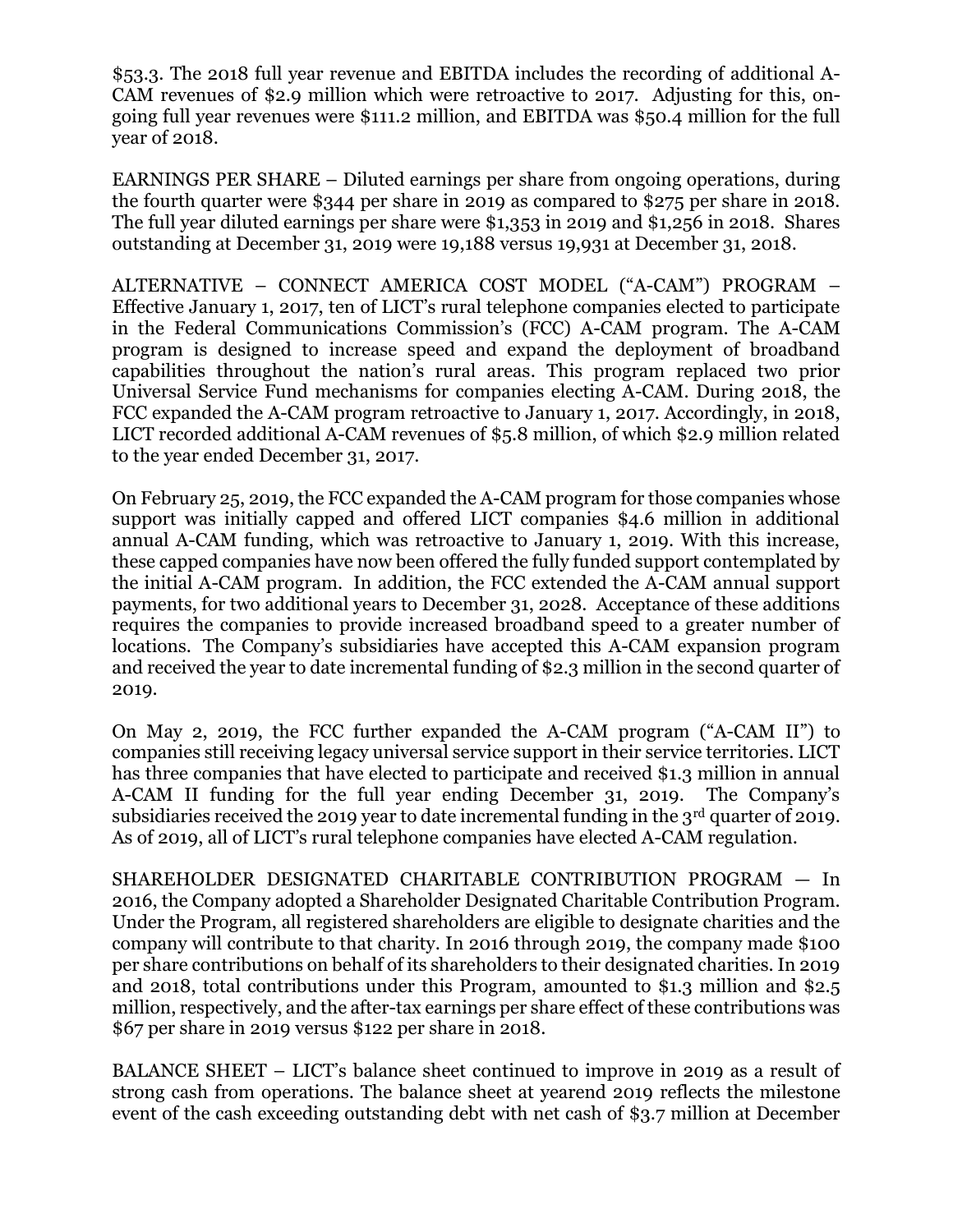31, 2019 compared to net debt \$7.4 million on December 31, 2018. The Company anticipates that cash will continue to increase through 2020 as a result of continued strong cash from operations combined with the proceeds from the MODOC Partnership sale.

\$50 MILLION UNSECURED REVOLVING CREDIT FACILITY – LICT closed on a new 5-year, \$50 million unsecured Revolving Credit Facility with CoBank. In addition to extending the Revolving Credit Facility through 2025, the new loan facility is unsecured, provides for lower borrowing rates, and has more flexible terms.

FCC SPECTRUM AUCTIONS - LICT Wireless Broadband Company, LLC ("LICT Wireless"), a wholly owned subsidiary of the Company, is a qualified bidder in the FCC auction for spectrum, Auction 103 – 37 GHz, 39 GHz, 47.2 GHz. These spectrum bands are designated to be used for provision of 5G wireless services. This auction began on December 10, 2019 and is still in process. FCC rules restrict information that bidders may disclose about their participation in these Auctions, including the amount of their upfront payment.

SALE OF NEW HAMPSHIRE OPERATION TO CIBL – LICT completed the sale of its New Hampshire operation to CIBL, a publicly traded company that was spun- off by LICT in 2007. The transaction was announced in August of 2019 and closed at year end 2019. The New Hampshire operation consists of the Bretton Woods Telephone Company a Rural Local Exchange Carrier serving the Mt. Washington/Carroll, NH area, and World Surfer, Inc., a Competitive Local Exchange Carrier serving the same area. These companies are leading providers of broadband and communications services to an approximately 35 square-mile area in northern New Hampshire, including the Omni Mount Washington Hotel and Resort, and The Mount Washington Cog Railway. LICT now owns approximately 6% of CIBL's outstanding common stock.

SALE OF MODOC PARTNERSHIP – The Company completed the sale of its minority interest in the MODOC RSA Limited Partnership to Verizon Wireless. The sale closed on January 2, 2020.

CAPITAL EXPENDITURES – For 2019, capital expenditures were \$24.7 million, of which \$13.8 million was for non-regulated activities and \$10.9 million for regulated activities. In order to expand the Company's non-regulated fiber initiatives and provide quality broadband services to our customers in the rural areas of the United States, our current plan calls for capital expenditures of \$25 to \$27 million in 2020. As of December 31, 2019, LICT operations deployed 4,861 miles of fiber optic cable, 11,455 miles of copper cable, and 745 miles of coaxial cable.

2020 OUTLOOK – LICT expects to continue its strong financial performance in 2020 with total revenues of \$120 to \$124 million, EBITDA in the range of \$\$54 to \$56 million, and total capital expenditures between \$25 and \$27 million. The balance sheet is expected to continue to improve throughout 2020 as a result of solid cash generation from operations and cash proceeds from the MODOC Partnership sale.

SHARE REPURCHASES – During the year ended December 31, 2019, the Company repurchased 743 shares for \$12.4 million, with an average price of \$16,739 per share.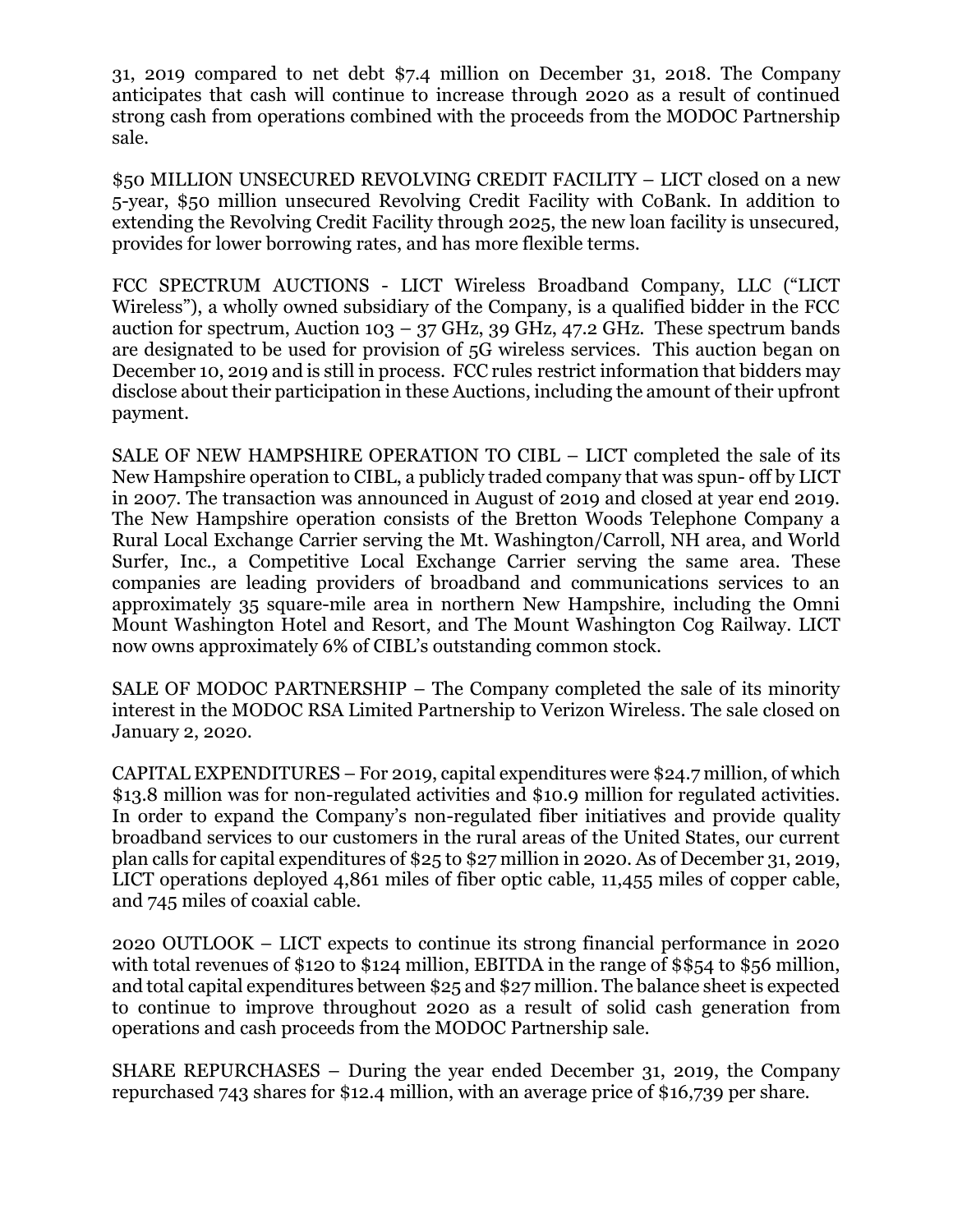OPERATING STATISTICS / BROADBAND DEPLOYMENT - As of December 31, 2019, the Company's DSL penetration in its franchised telephone service territories, based on its total Incumbent Local Exchange Carrier ("ILEC") voice lines, was 84.8%, as compared to 79.5% at December 31, 2018. Our capital spending will enable us to meet A-CAM requirements, offer enhanced broadband speeds, and increase the overall fiber route miles in our network. Our summary operating statistics excluding New Hampshire Operations in 2019 and 2018 are as follows:

|                                    |              |        |            | Percent    |
|------------------------------------|--------------|--------|------------|------------|
|                                    | December 31, |        | Increase   | Increase   |
|                                    | 2019         | 2018   | (Decrease) | (Decrease) |
| <b>Broadband lines</b>             | 35,393       | 33,276 | 2,117      | 6.4%       |
| <b>Voice Lines</b>                 |              |        |            |            |
| <b>ILEC</b>                        | 24,520       | 25,722 | (1,202)    | (4.7%)     |
| Out of Area                        | 7,525        | 7,301  | 224        | 3.1%       |
| Total                              | 32,045       | 33,023 | (978)      | $(3.0\%)$  |
| <b>Video Subscribers</b>           | 4,628        | 5,009  | (381)      | (7.6%)     |
| <b>Revenue Generating</b><br>Units | 72,066       | 71,308 | 758        | 1.1%       |

\*\*\*\*\*\*\*\*\*\*\*\*\*\*\*\*\*\*\*\*\*\*\*\*\*\*\*\*\*\*\*\*\*\*\*\*\*\*\*\*\*\*\*\*\*\*\*\*\*\*\*\*\*\*\*\*\*\*\*\*\*\*\*\*\*\*\*\*\*\*\*\*\*\*\*\*\*\*\*\*\*\*

This release contains certain forward-looking information within the meaning of Section 27A of the Securities Act of 1933, as amended, and Section 21E of the Securities Exchange Act of 1934, as amended, including without limitation anticipated financial results, financing, capital expenditures and corporate transactions. It should be recognized that such information is based upon certain assumptions, projections and forecasts, including without limitation, business conditions and financial markets, regulatory and other approvals, and the cautionary statements set forth in documents filed by LICT on its website, www.lictcorp.com. As a result, there can be no assurance that any possible transactions will be accomplished or be successful, or that financial targets will be met. Such forward-looking information is subject to uncertainties, risks and inaccuracies, which could be material.

LICT Corporation is a holding company with subsidiaries in broadband and other telecommunications services that actively seeks acquisitions, principally in its existing business areas.

LICT Corporation is listed on the OTC Pink® under the symbol LICT. For further information visit our website at [http://www.lictcorp.com.](http://www.lictcorp.com/)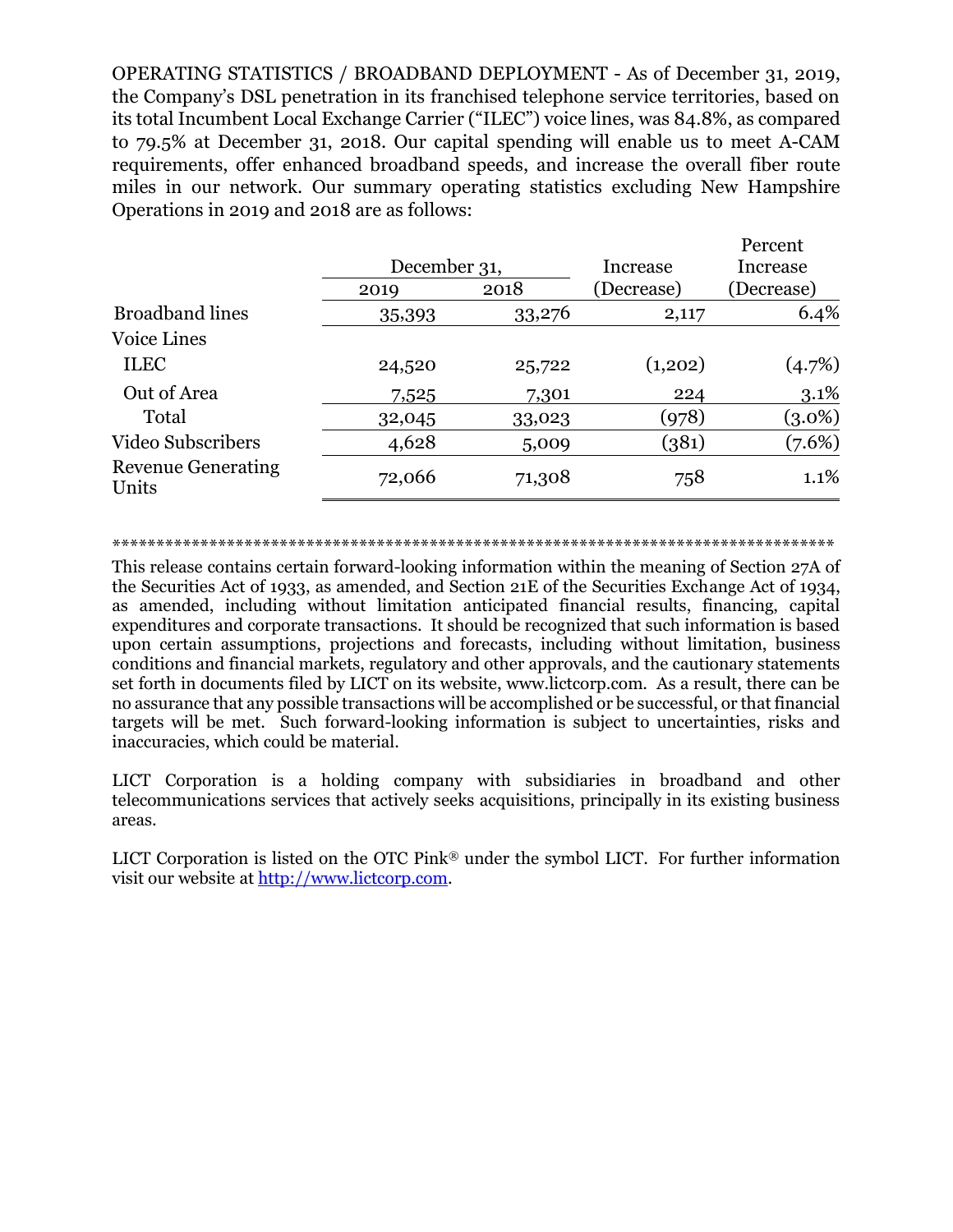### **LICT CORPORATION Exhibit A** Statements of Operations and Selected Balance Sheet Data Page 1 of 3

(In Thousands, Except Per Share Data)

#### **STATEMENTS OF OPERATIONS**

|                                            | <b>Three Months Ended</b><br>December 31, |          | <b>Twelve Months Ended</b><br>December 31, |           |
|--------------------------------------------|-------------------------------------------|----------|--------------------------------------------|-----------|
|                                            | 2019                                      | 2018     | 2019                                       | 2018      |
| Revenues                                   | \$31,238                                  | \$28,390 | \$118,383                                  | \$114,135 |
| <b>Cost and Expenses:</b>                  |                                           |          |                                            |           |
| Cost of revenue, excluding depreciation    | 13,627                                    | 12,007   | 51,853                                     | 47,770    |
| Selling, general and administration        | 2,850                                     | 2,790    | 11,681                                     | 11,273    |
| <b>Corporate Office Expenses</b>           | 660                                       | 921      | 3,895                                      | 4,006     |
| <b>Charitable Contributions</b>            | 1,298                                     | 1,200    | 1,298                                      | 2,477     |
| Depreciation and amortization              | 5,208                                     | 5,067    | 19,256                                     | 19,590    |
| <b>Total Costs and Expenses</b>            | 23,643                                    | 21,985   | 87,983                                     | 85,116    |
| <b>Operating profit</b>                    | 7,595                                     | 6,405    | 30,400                                     | 29,019    |
| <b>Other Income (Expense)</b>              |                                           |          |                                            |           |
| Investment income                          | 23                                        | 65       | 332                                        | 612       |
| Interest expense                           | (380)                                     | (466)    | (1,487)                                    | (1,741)   |
| Equity in earnings of affiliated companies | 770                                       | 820      | 2,744                                      | 2,732     |
| Other                                      | 100                                       | (55)     | 2,603                                      | 3,276     |
|                                            | 513                                       | 364      | 4,192                                      | 4,879     |
| <b>Income Before Income Tax Provision</b>  | 8,108                                     | 6,769    | 34,592                                     | 33,898    |
| (Provision) Benefit for Income Taxes       | (1,502)                                   | (1,272)  | (8,235)                                    | (8,480)   |
| <b>Net Income from Continuing</b>          |                                           |          |                                            |           |
| <b>Operations</b>                          | \$6,606                                   | \$5,497  | \$26,357                                   | \$25,418  |
| <b>Income from Discontinued</b>            |                                           |          |                                            |           |
| <b>Operations Before Income Tax</b>        |                                           |          |                                            |           |
| <b>Provision</b>                           | 33                                        | 110      | 255                                        | 476       |
| Gain on Sale of Discontinued Operations    | 250                                       |          | 250                                        |           |
| (Provision) Benefit for Income Taxes       | (68)                                      | (27)     | (121)                                      | (114)     |
| <b>Net Income from Discontinued</b>        |                                           |          |                                            |           |
| <b>Operations</b>                          | \$215                                     | \$83     | \$384                                      | \$362     |
| <b>Net Income</b>                          | \$6,821                                   | \$5,580  | \$26,741                                   | \$25,780  |
| <b>Earnings Per Share</b>                  | \$355                                     | \$279    | \$1,373                                    | \$1,259   |
| <b>Capital Expenditures</b>                | \$6,415                                   | \$7,515  | \$24,668                                   | \$22,494  |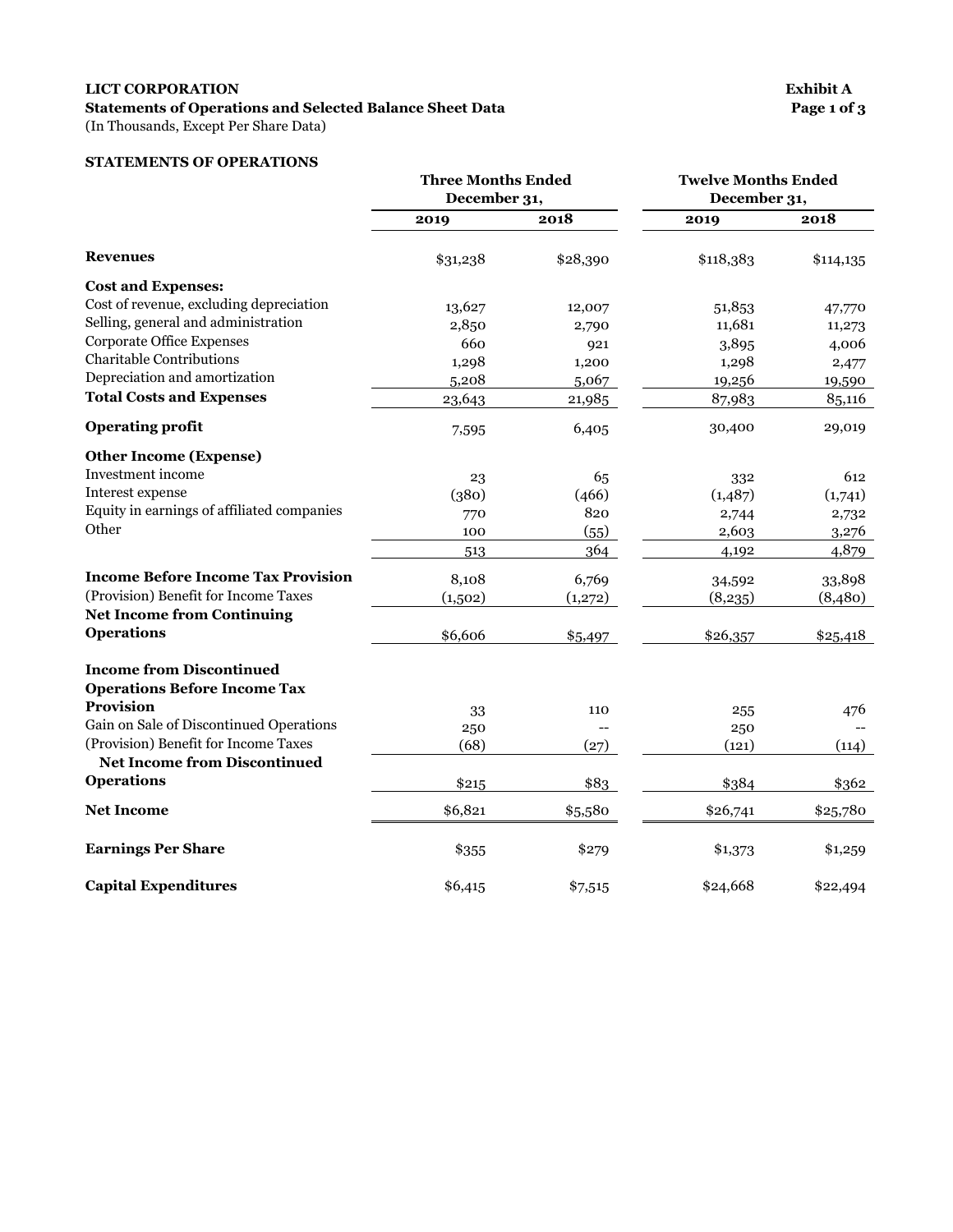|                                                        | <b>Three Months Ended</b><br>December 31, |        | <b>Twelve Months Ended</b><br>December 31, |          |
|--------------------------------------------------------|-------------------------------------------|--------|--------------------------------------------|----------|
|                                                        | 2019                                      | 2018   | 2019                                       | 2018     |
| <b>Weighted Average Shares:</b>                        |                                           |        |                                            |          |
| <b>Basic</b>                                           | 19,235                                    | 19,994 | 19,479                                     | 20,232   |
| Diluted                                                | 19,270                                    | 20,029 | 19,514                                     | 20,269   |
| Actual shares outstanding at end of                    |                                           |        |                                            |          |
| period                                                 | 19,188                                    | 19,931 | 19,188                                     | 19,931   |
| <b>Earnings Per Share:</b><br><b>Basic Net Income:</b> |                                           |        |                                            |          |
| Net income from continuing operations                  | \$344                                     | \$275  | \$1,353                                    | \$1,256  |
| Net income from discontinued operations                | 11                                        | 4      | 20                                         | \$<br>18 |
| Net income attributable to LICT                        |                                           |        |                                            |          |
| Corporation                                            | \$355                                     | \$279  | \$1,373                                    | \$1,274  |
| <b>Dilutive Earnings Per Share:</b>                    |                                           |        |                                            |          |
| Net income from continuing operations                  | \$343                                     | \$274  | \$1,351                                    | \$1,254  |
| Net income from discontinued operations                | 11                                        | 4      | 20                                         | 18       |
| Net income attributable to LICT                        |                                           |        |                                            |          |
| Corporation                                            | \$354                                     | \$278  | \$1,371                                    | \$1,272  |
| <b>Dilutive Earnings Per Share by</b>                  |                                           |        |                                            |          |
| Component:                                             |                                           |        |                                            |          |
| On-going operations                                    | \$431                                     | \$352  | \$1,357                                    | \$1,166  |
| Out of period items                                    | (21)                                      | (17)   | 60                                         | 90       |
| Charitable contributions                               | (67)                                      | (60)   | (67)                                       | (122)    |
| Gain on sale of assets in a minority                   |                                           |        |                                            |          |
| position                                               |                                           |        |                                            | 120      |
| Reported                                               | \$343                                     | \$274  | \$1,351                                    | \$1,254  |